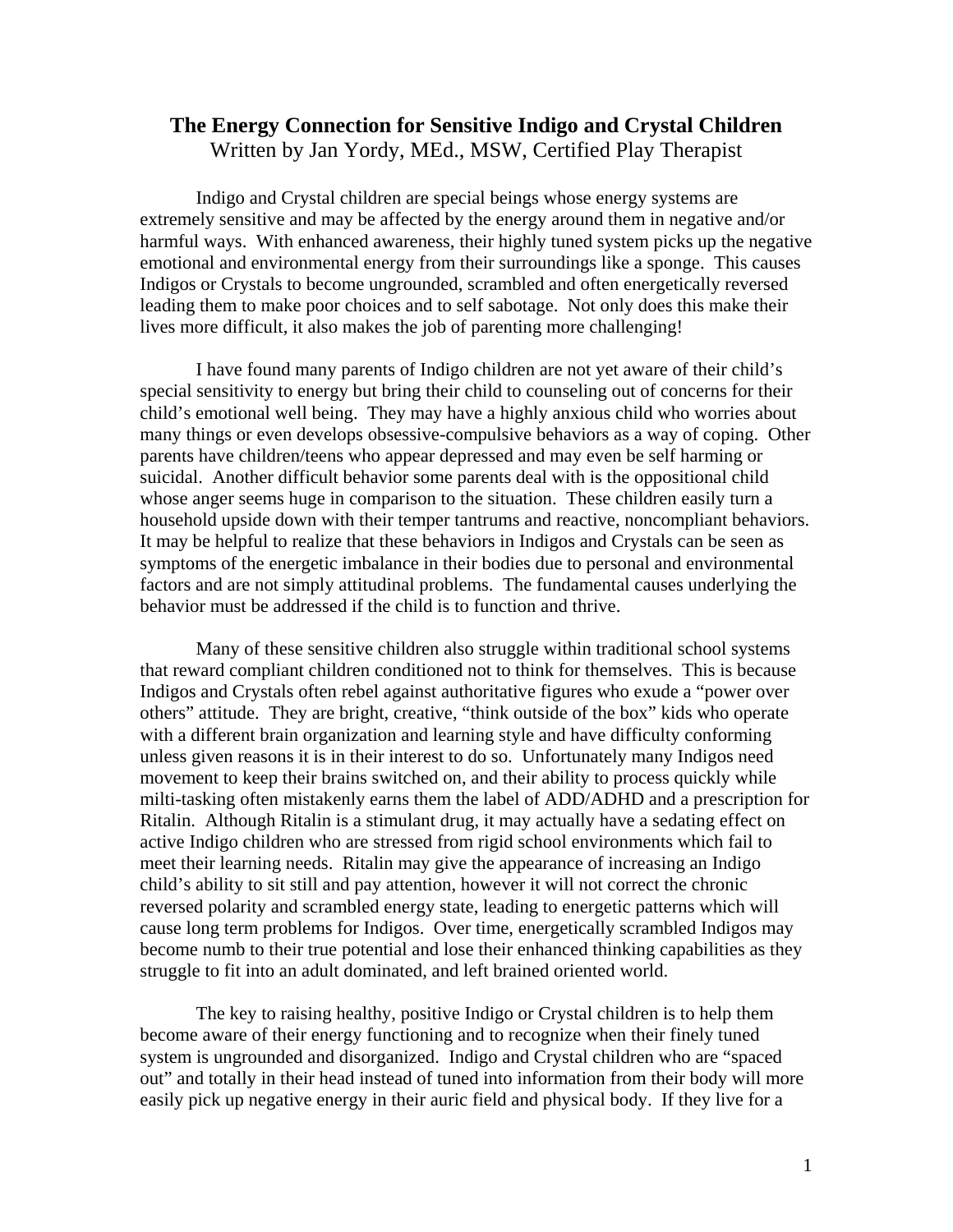long time in a disconnected state, they will feel emotionally numb or highly reactive with no clue as to why their emotions are so overwhelming. Eating an unhealthy "junk food" diet, spending hours in front of a TV or playing mindless video or computer games may be a way your child maintains their disconnection from uncomfortable feelings.

As a parent of sensitive Indigo or Crystal children, there are many things you can do to help your child become more grounded and energetically balanced. Since Indigo and Crystal children often mirror your energetic state, staying calm and emotionally balanced yourself helps your child remain energetically present and in control of their emotions. Helping them to take time every day to tune into their body's energy and to release any negative energy they may have picked up while at school or from others they may have come in contact with is essential. Practicing energy balancing techniques every day with your child will help them to be more in tune with their body and to recognize when they need an energy clearing. Some simple Brain Gym exercises also help to balance energy and switch out of the stress mode allowing them to think with their whole brain.

Finally, their physical health is an important component of their overall wellbeing and developing healthy eating patterns is critical particularly because they have such sensitive systems. Many Indigos and Crystals suffer from food and chemical allergies, and it is especially important to help them recognize what sugar, chemical, preservatives, trans fats and other forms of food toxins do to their physical and energetic system. Checking for hidden food and chemical allergies is also important in helping your child achieve a balanced energetic state. Common foods such as wheat, dairy or corn because they are more difficult to digest may create toxins in your child's body and brain that can lead to behavioral difficulties and reduced ability to think and learn.

## **10 techniques to Ground and Balance Your Child's Energy:**

1) The way we breathe has a huge impact on how grounded we feel. Shallow chest breathing throws our nervous system into the stress mode. Make a game out of having your child take slow, deep breaths as they focus on different parts of their body. Can they imagine breathing through the bottom of their feet, their heart center, top of their head or their stomach? As they focus on different areas of the body can they visualize any stress or negative energy leaving their body as they exhale? (Our breath moves energy!)

2) The energy in our body is electromagnetic. To help children sense something which usually can't be seen, have them rub their hands together rapidly. Then gently bring the hands almost together and apart several times to see if they can sense the energetic force between their hands. If they can easily feel the energy in their palms, have them playfully stretch it out and squeeze it together again or toss it to someone else to catch. Take time to help them understand how important it is to keep this energy balanced in their body and connected to the earth's energy.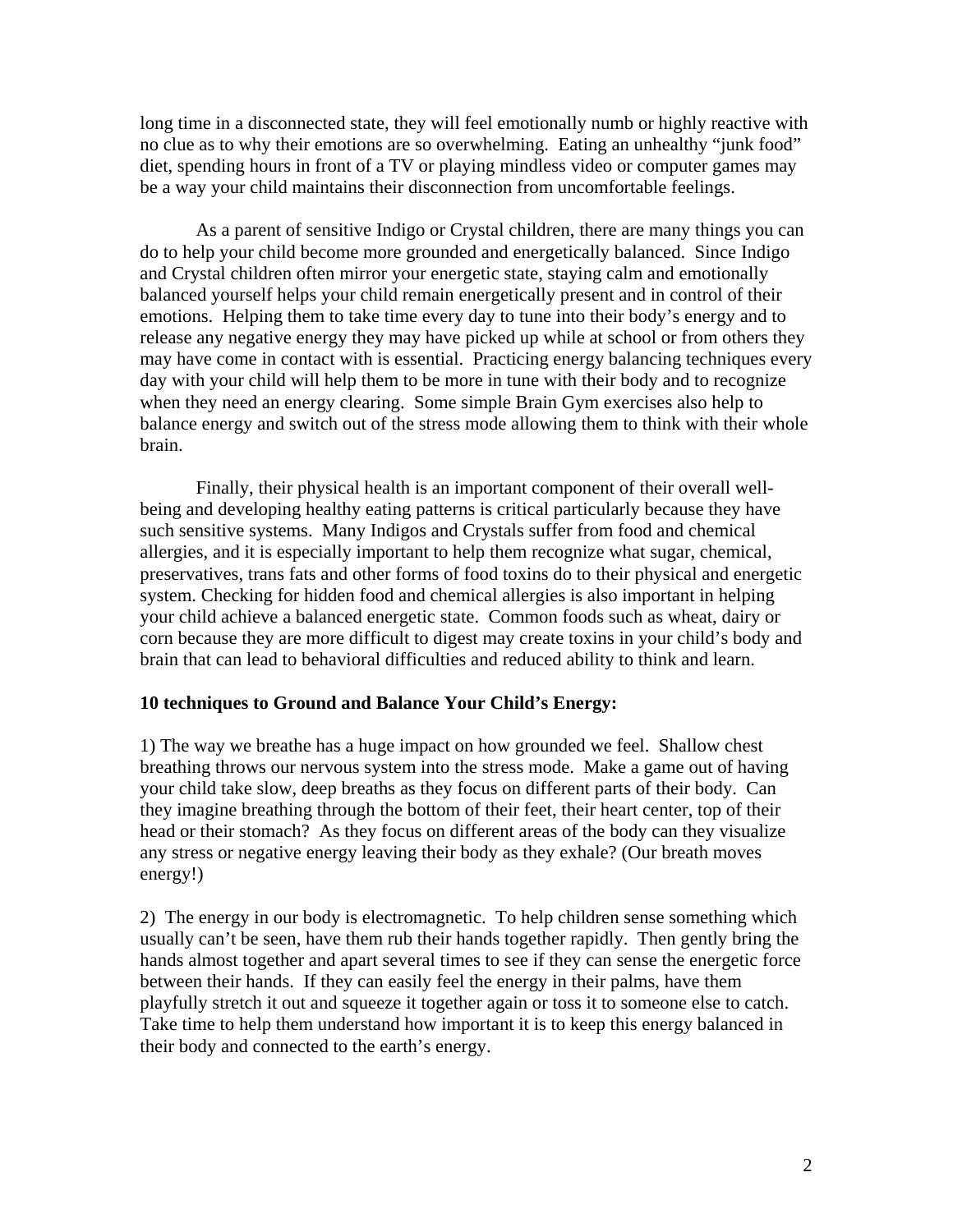3) While your child is sitting in a chair or cross legged on the floor have them imagine that they have a tail just like a monkey touching the floor/earth. This is their grounding cord which is good for releasing negative energy and taking on positive energy. See if they can set an intention to let go of negative energy down their tail releasing it into the earth. When all their negative energy has been released, ask them to bring up some of the life giving earth energy. Do they notice the difference in the quality of energy flowing up from the earth? Conducting this exercise while seated outdoors can be a very positive experience!

4) While your child is standing up have them imagine they are a strong, sturdy tree with roots which grow out of the bottom of their feet growing deep into the earth. Feel how solid and strong they feel when their roots connect them into the earth's energy. Can they bring up the earth's positive energy through the bottom of their feet and up through their body until it spills out the top of their head like a fountain? What are some words they can use to describe how this positive energy feels when it is moving through their body?

5) Here is a fun activity to try with your child using a metal spoon to attract the excessive electromagnetic energy of the body and release it. Rub the bottom of your child's foot with a metal spoon in a counter-clockwise direction. (It should be a firm pressure rather than light.) The counter-clockwise circles release over-energy helping the child to calm down and relax. This is an especially good exercise to do if your child is having trouble relaxing and falling asleep at night! They may like it so much that they ask for it over and over.

6) When children become energetically reversed, they will self sabotage or make choices which brings them harm instead of positive things. A quick way to balance their polarity is to do the **Karate Chop** with the side of one hand tapping the open palm of the other hand. If combined with a positive affirmation and a deep breath it helps to shift their reversed polarity. Often the child is feeling frustrated so have them say something like this, "Even though I am mad about \_\_\_\_\_\_\_\_\_\_, I like myself and I am still a good kid." Any words which state the problem and some form of acceptance in spite of the problem while tapping the side of their hand appears to work in correcting reversed energy. This acceptance statement should be repeated out loud at least 3 times with the cleansing breath. (The Karate Chop comes from the Emotional Freedom Technique.)

7) Another way of correcting reversed polarity is by rubbing the **Brain Buttons** (K-27) under the collar bone. This Brain Gym® exercise starts by placing the thumb and fingers from one hand on the collar bone. Slide the hand down one inch so that your fingers find the hollow just under the collarbone. Gently massage this key energy spot while placing the other hand over the belly button. After about 25 seconds reverse the hands and rub the Brain Buttons with your opposite hand while the other hand covers the belly button. It is good to repeat this exercise several times a day especially if you suspect your child is having trouble with energetic reversals! It also provides good stimulation for the brain.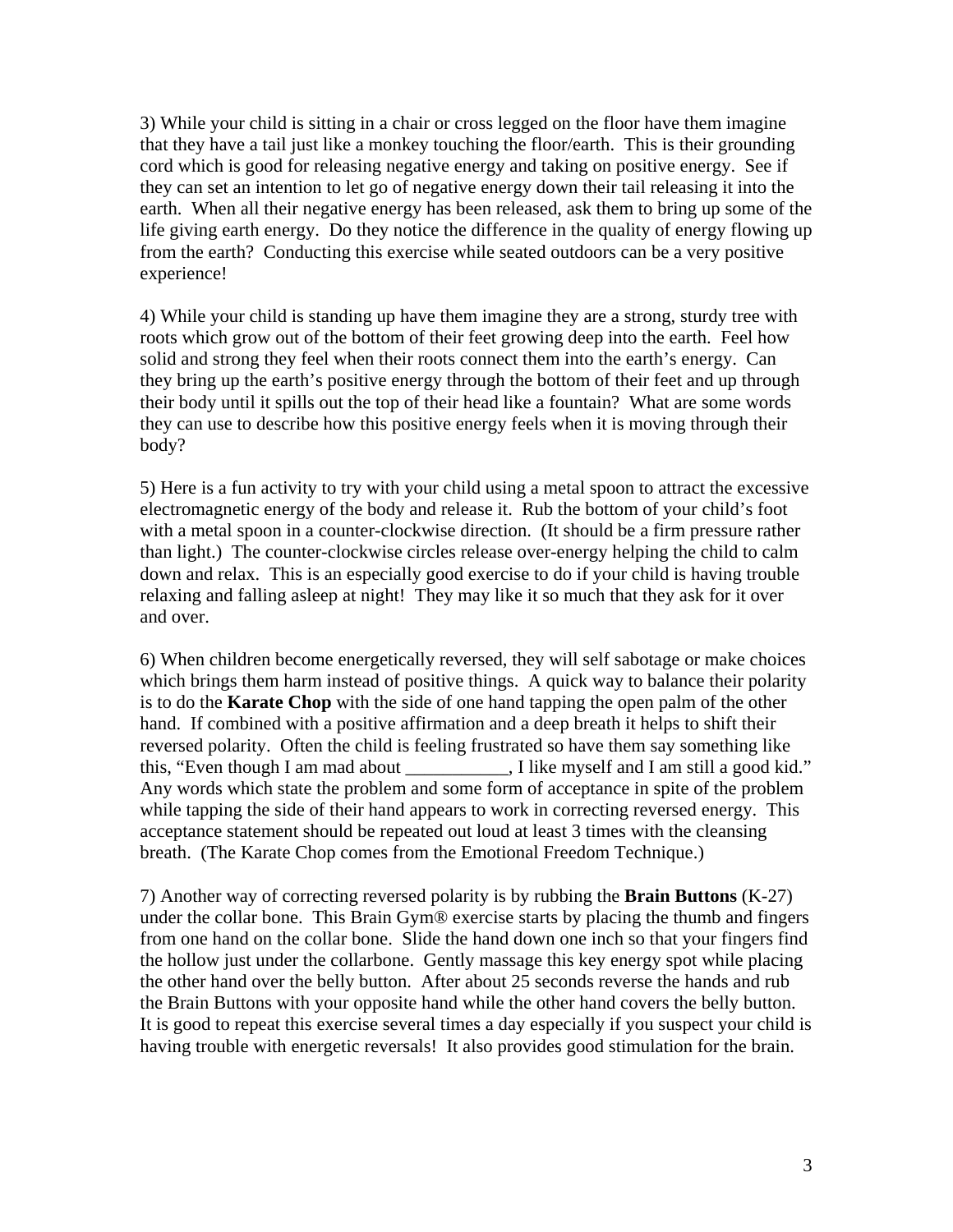8) Walking barefooted outdoors (weather permitting) is another good way of increasing your child's groundedness. Have your child notice the different sensations of grass, earth, pavement, sand, rocks, and water as they walk. Stimulating the bottom of your child's foot through massage or reflexology is another way to get them to tune into their feet and get them back into their body energetically.

9) The **Hook Up** from Brain Gym® is a lovely way of balancing energy while you calm down over-energy and switch on both hemispheres of the brain. This is a good exercise to do several times a day with your child! This exercise can be done sitting, standing or lying down in bed. Start by crossing your feet at the ankles. Extending your hands out in front of your body turn the thumbs down so they are pointing at the ground. (Your hands should have the backs almost touching.) Now lift up one hand and cross it over the other hand so palms touch and fingers can interlock. Allowing the elbows to bend, rotate the clasped hands down and then back up so your hands end up resting comfortably on your chest. Finally take a deep breath in while placing your tongue up in the center, inside your mouth. When you exhale, relax the tongue allowing it to go back into place in the mouth. Keep taking slow deep breaths while placing the tongue up on the in breath and relaxing it as your breath out. When the **Hook Up** is held for at least a minute, a calming, peaceful sensation is often felt. The **Hook Up** is ended by uncrossing everything and gently placing the finger tips together. I encourage the child to notice what sensations they feel at their finger tips. The tingling, warmth, or pulsing they usually feel in their finger tips is the vibration of their body's energy. Touching finger tips together is another way of balancing the body's polarity.

10) Having your child create a bubble of protection around themselves every morning is another helpful technique to keep them from picking up negative energy. First have your child imagine positive light all around their body like a bubble. Have them imagine that this bubble can let in positive energy but will repel any negative energy which is around them. Next have them think about the happy activities and positive interactions they will be experiencing that day. Their angels and guides are ready to bring these thoughts and ideas into reality. The child ends this visualization by tying shut their bubble at their feet so no negative energy can sneak in.

11) Since the front of the body (charka system) is often a place where you can lose positive energy or take on negative energy, doing a **Zip Up** when you are going to be around a lot of other people my be helpful for your sensitive Indigo/Crystal. After rubbing the hands together vigorously, sweep up the central meridian with the palm of the hand from the pubic bone to the bottom of the lips and then out to the side before dropping the hand back down. This process allows the hand to work like a magnet with the electromagnet energy of the body and is more powerful when it is combined with a positive affirmation. Something like, "I am calm, strong and loving" or "I am smart, brave and confident" are just some examples that could be used. Any words that feel comfortable to the child/teenager will work since it is the intention with which it is completed that is most important. Taking a deep breath each time your hand sweeps up will help the process to work better. Pretending to place a lock at the bottom of the lips so no one can unzip the energy field during the day is also helpful.